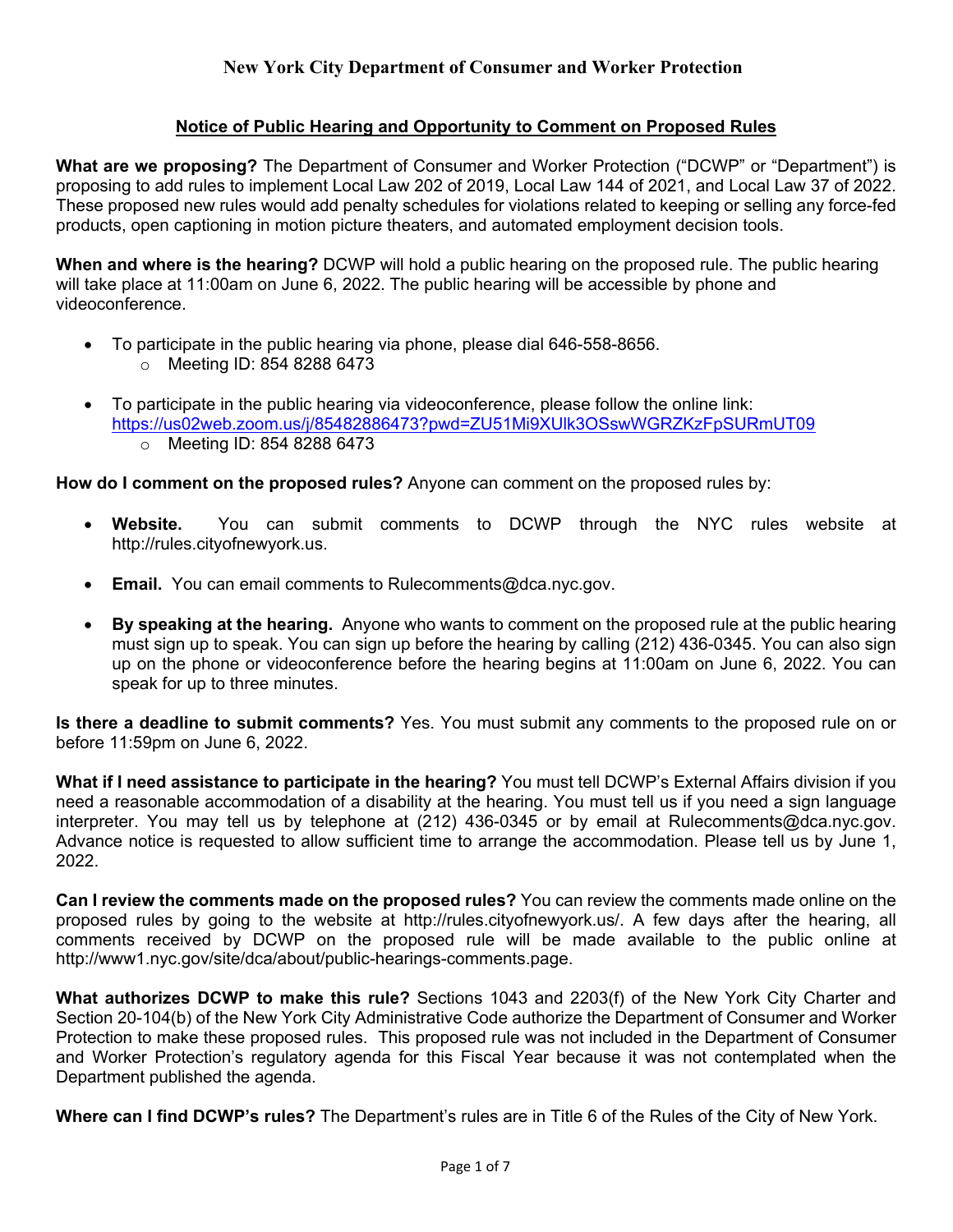**What laws govern the rulemaking process?** DCWP must meet the requirements of Section 1043 of the City Charter when creating or changing rules. This notice is made according to the requirements of Section 1043 of the City Charter.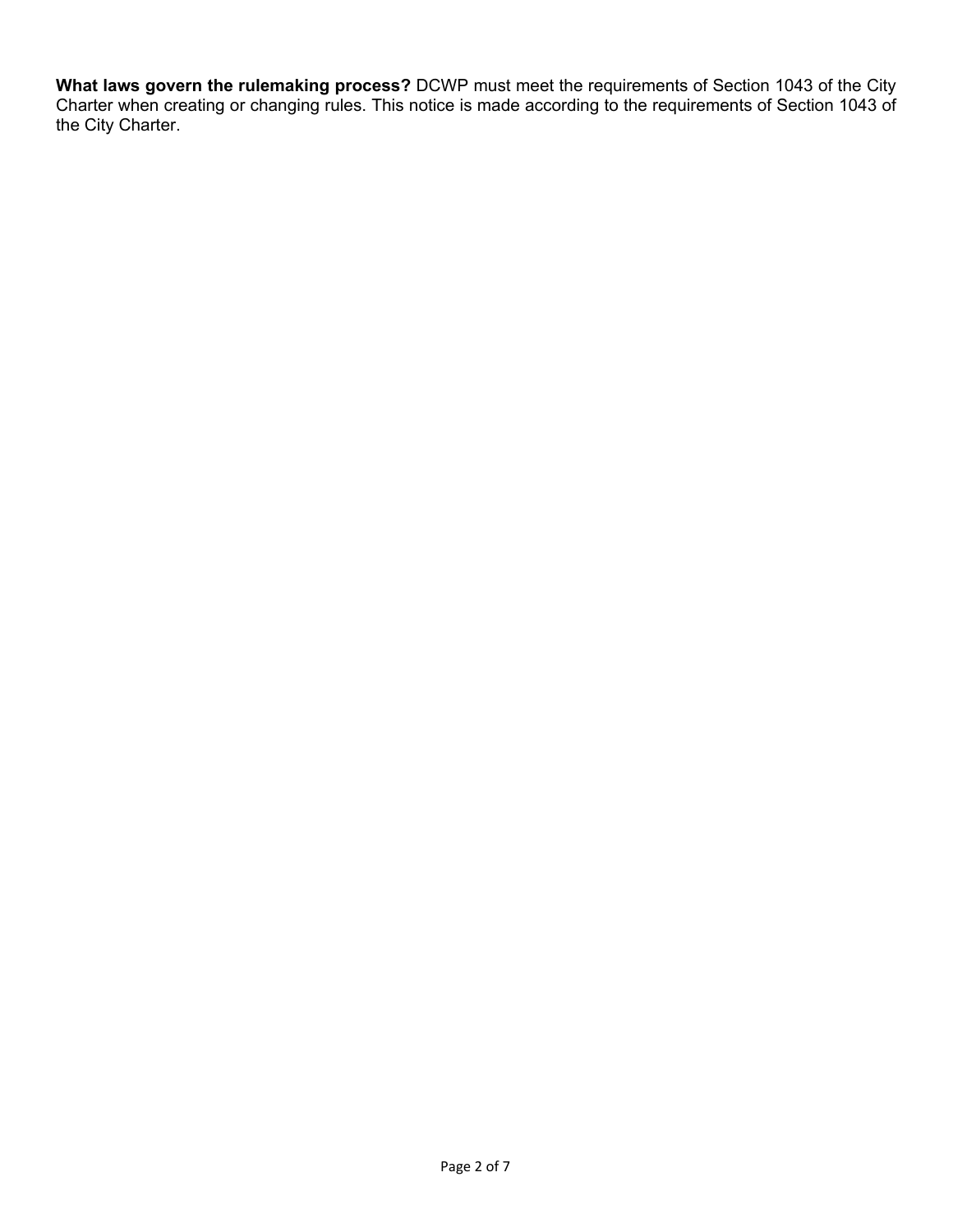## **Statement of Basis and Purpose of Proposed Rule**

The Department of Consumer and Worker Protection ("DCWP" or "Department") is proposing to add rules to implement Local Law 202 of 2019, Local Law 144 of 2021, and Local Law 37 of 2022. These proposed new rules would add penalty schedules for violations related to keeping or selling any force-fed products, open captioning in motion picture theaters, and automated employment decision tools.

Local Law 202 of 2019 prohibits any food service establishment or retail food establishment from keeping or selling any force-fed products such as foie gras or any items that contain any force-fed products.

Local Law 144 of 2021 prohibits employers and employment agencies from using an automated employment decision tool unless such tool has been subject to a bias audit within one year of the use of the tool, information about such audit is publicly available, and certain notices have been provided to employees or job candidates. An automated employment decision tool means a computational process that issues simplified scores or recommendations used to assist in making employment decisions.

Local Law 37 of 2022 requires certain motion picture theaters to provide open motion picture captioning for a certain number of movie showings. Open motion picture captioning means the written display of dialogue and non-speech information such as music, the identity of the character who is speaking, and other sounds and sound effects. Open captioning is always displayed, distinguishing it from "closed captioning", which can be turned off by the viewer.

Sections 1043 and 2203(f) of the New York City Charter and Section 20-104(b) of the New York City Administrative Code authorize the Department of Consumer and Worker Protection to make these proposed rules.

New material is underlined. [Deleted material is in brackets.]

"Shall" and "must" denote mandatory requirements and may be used interchangeably in the rules of this department, unless otherwise specified or unless the context clearly indicates otherwise.

## **Proposed Rule Amendments**

Section 1. A new section 6-80 of subchapter B of chapter 6 of title 6 of the Rules of the City of New York is added to read as follows:

## **§ 6-80 Open Captioning at Motion Picture Theaters Penalty Schedule.**

## All citations are to Title 20 of the Administrative Code of the City of New York or Title 6 of the Rules of the City of New York.

Unless otherwise specified, the penalties set forth for each section of law or rule shall also apply to all subdivisions, paragraphs, subparagraphs, clauses, items, or any other provision contained therein. Each subdivision, paragraph, subparagraph, clause, item, or other provision charged in the Notice of Violation shall constitute a separate violation of the law or rule.

Unless otherwise specified by law, a second, or third and subsequent violation means a violation by the same respondent, whether by pleading guilty, being found guilty in a decision, or entering into a settlement agreement for violating the same provision of law or rule, within two years of the prior violation(s).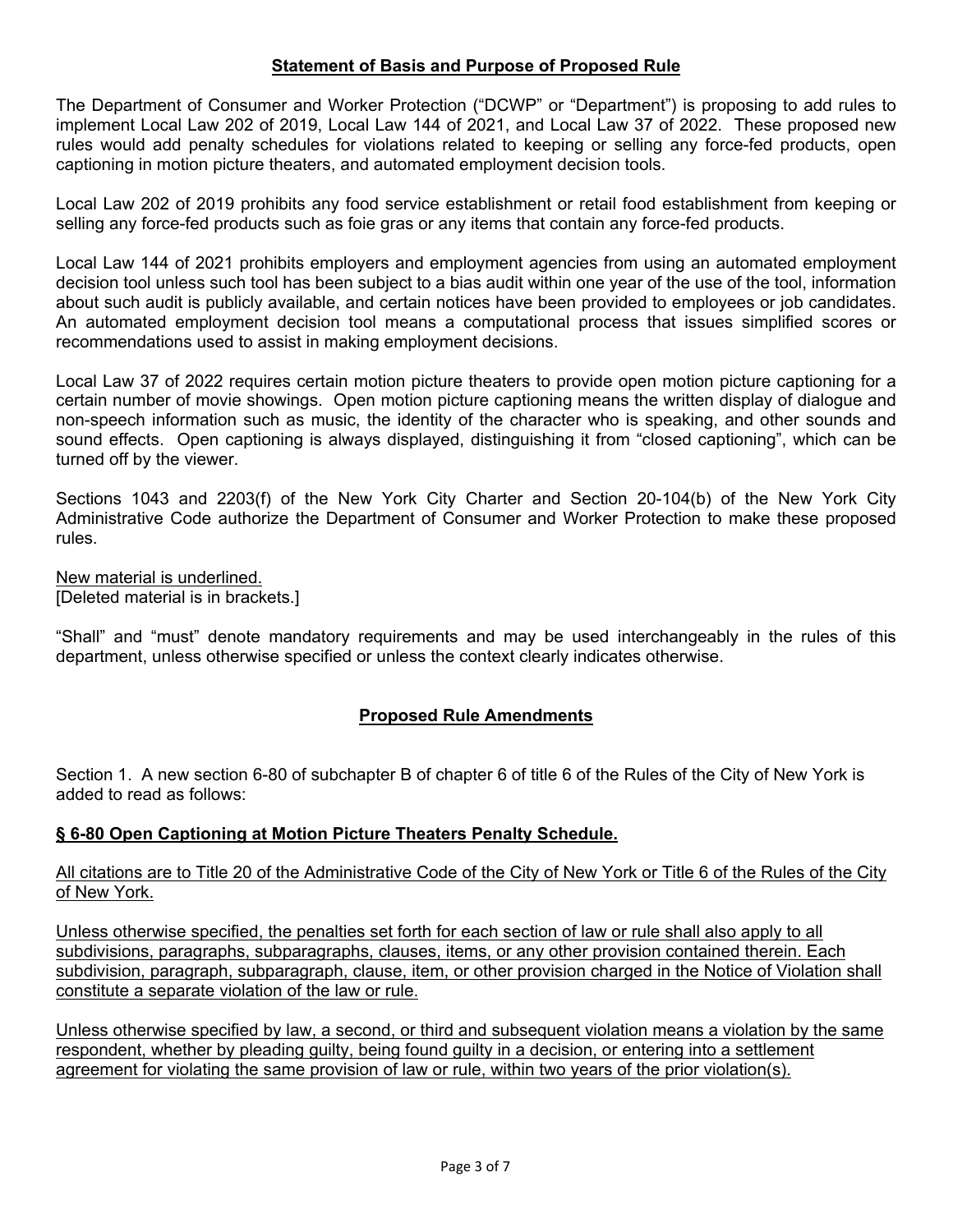| <b>Citation</b>                                  | <b>Violation Description</b>                                                               | <b>First</b><br><b>Violation</b> | <b>First</b><br><b>Default</b> | Second<br><b>Violation</b> | Second<br><b>Default</b> | Third and<br><b>Subsequent</b><br><b>Violation</b> | Third and<br>Subsequent<br><b>Default</b> |
|--------------------------------------------------|--------------------------------------------------------------------------------------------|----------------------------------|--------------------------------|----------------------------|--------------------------|----------------------------------------------------|-------------------------------------------|
| Admin.<br>Code<br>$$20-$<br>699.7(b)             | Failure to provide open motion picture \$375<br>captioning                                 |                                  | \$500                          | \$450                      | \$500                    | \$500                                              | \$500                                     |
| Admin.<br>Code<br>$\overline{$}$ 20-<br>699.7(d) | Failure to comply with timing<br>requirements for open motion picture<br>captioning        | \$375                            | \$500                          | \$450                      | \$500                    | \$500                                              | \$500                                     |
| Admin.<br>Code<br>$$20-$<br>699.7(e)             | Failure to comply with public notice<br>requirements for open motion picture<br>captioning | \$375                            | \$500                          | \$450                      | \$500                    | \$500                                              | \$500                                     |
| Admin.<br>Code<br>$$20-$<br>699.7(f)             | Failure to comply with records<br>requirements                                             | \$375                            | \$500                          | \$450                      | \$500                    | \$500                                              | \$500                                     |

§ 2. A new section 6-81 of subchapter B of chapter 6 of title 6 of the Rules of the City of New York is added to read as follows:

## **§ 6-81 Automated Employment Decision Tools Penalty Schedule.**

All citations are to Title 20 of the Administrative Code of the City of New York or Title 6 of the Rules of the City of New York.

Unless otherwise specified, the penalties set forth for each section of law or rule shall also apply to all subdivisions, paragraphs, subparagraphs, clauses, items, or any other provision contained therein. Each subdivision, paragraph, subparagraph, clause, item, or other provision charged in the Notice of Violation shall constitute a separate violation of the law or rule.

Unless otherwise specified by law, a second, or third and subsequent violation means a violation by the same respondent, whether by pleading guilty, being found guilty in a decision, or entering into a settlement agreement for violating the same provision of law or rule, within two years of the prior violation(s).

Each day on which an automated employment decision tool is used in violation of this section gives rise to a separate violation of subdivision a of section 20-871 of the Administrative Code.

Failure to provide any notice to a candidate or an employee in violation of paragraphs 1, 2 or 3 of subdivision b of section 20-871 of the Administrative Code shall constitute a separate violation.

| <b>Citation</b>                                   | <b>Violation Description</b>                                                                        | <b>First</b><br><b>Violation</b> | First<br><b>Default</b> | Second<br><b>Violation</b> | <b>Second</b><br><b>Default</b> | Third and<br><b>Subsequent</b><br><b>Violation</b> | Third and<br><b>Subsequent</b><br><b>Default</b> |
|---------------------------------------------------|-----------------------------------------------------------------------------------------------------|----------------------------------|-------------------------|----------------------------|---------------------------------|----------------------------------------------------|--------------------------------------------------|
| Admin.<br>$\frac{\text{Code}}{\$ 20 - \$ 871(a)}$ | Failure to comply with requirements for 1\$375<br>luse of an automated employment<br>Idecision tool |                                  | \$500                   | <b>S1.350</b>              | \$1,500                         | \$1,500                                            | \$1,500                                          |
| Admin.<br>Code<br>\$20-<br>871(b)                 | Failure to comply with notice<br>Irequirements related to automated<br>employment decision tools    | \$375                            | \$500                   | \$1,350                    | \$1,500                         | \$1,500                                            | \$1,500                                          |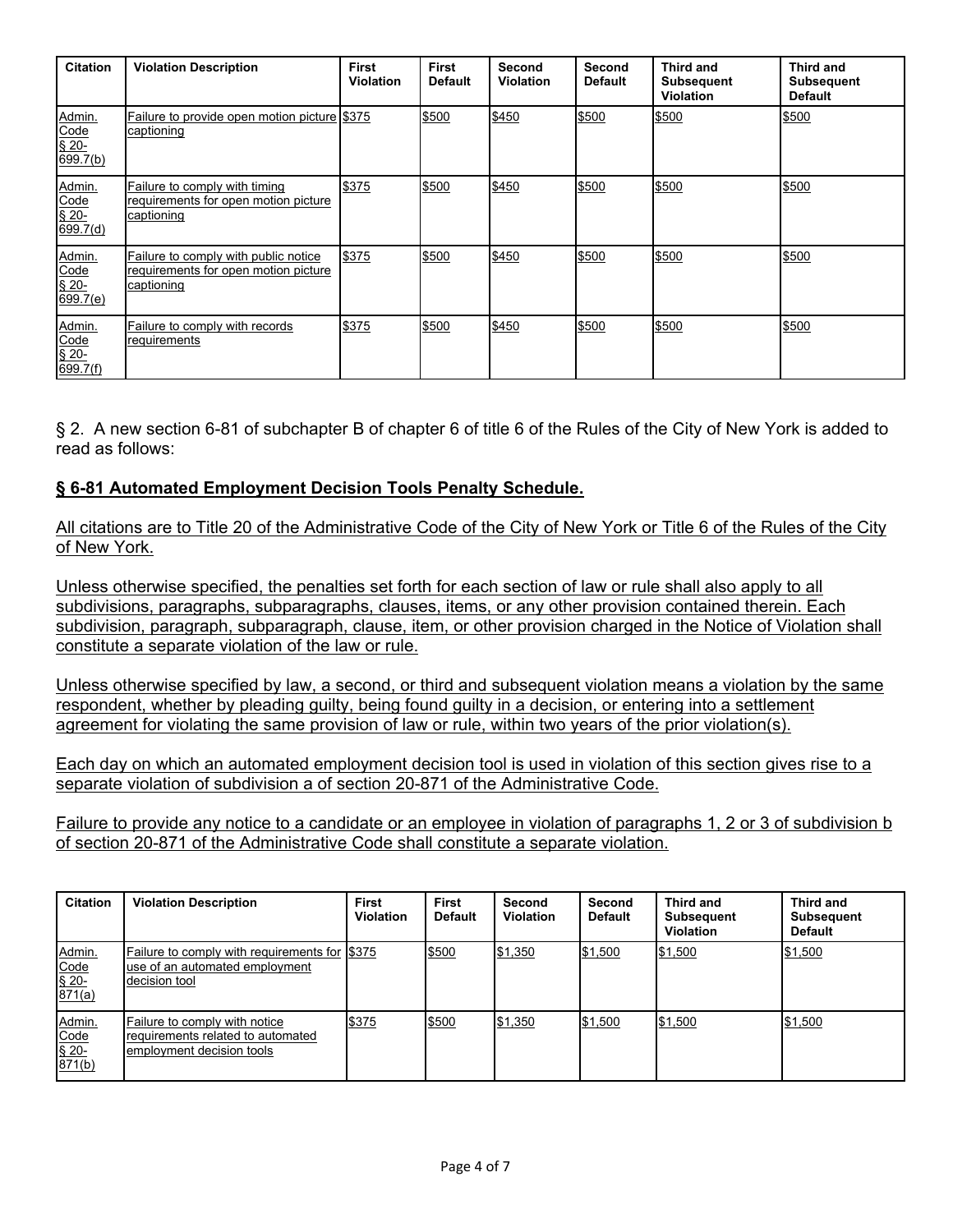Section 1. A new section 6-82 of subchapter B of chapter 6 of title 6 of the Rules of the City of New York is added to read as follows:

# **§ 6-82 Force-Fed Products Penalty Schedule.**

All citations are to Title 20 of the Administrative Code of the City of New York or Title 6 of the Rules of the City of New York.

Unless otherwise specified, the penalties set forth for each section of law or rule shall also apply to all subdivisions, paragraphs, subparagraphs, clauses, items, or any other provision contained therein. Each subdivision, paragraph, subparagraph, clause, item, or other provision charged in the Notice of Violation shall constitute a separate violation of the law or rule.

Unless otherwise specified by law, a second, or third and subsequent violation means a violation by the same respondent, whether by pleading guilty, being found guilty in a decision, or entering into a settlement agreement for violating the same provision of law or rule, within two years of the prior violation(s).

Each violation may be treated as a separate and distinct offense. Each day on which a respondent commits a violation may be treated as a separate and distinct offense.

| <b>Citation</b>             | <b>Violation Description</b>                                                                          | <b>First</b><br><b>Violation</b> | <b>First</b><br><b>Default</b> | Second<br><b>Violation</b> | Second<br><b>Default</b> | Third and<br><b>Subsequent</b><br><b>Violation</b> | Third and<br><b>Subsequent</b><br><b>Default</b> |
|-----------------------------|-------------------------------------------------------------------------------------------------------|----------------------------------|--------------------------------|----------------------------|--------------------------|----------------------------------------------------|--------------------------------------------------|
| Admin.<br>Code<br>§ 17-1902 | Failure to comply with prohibition on<br>force-fed products or food containing<br>Iforce-fed products | \$1,500                          | \$2,000                        | \$1,800                    | \$2,000                  | \$2,000                                            | \$2,000                                          |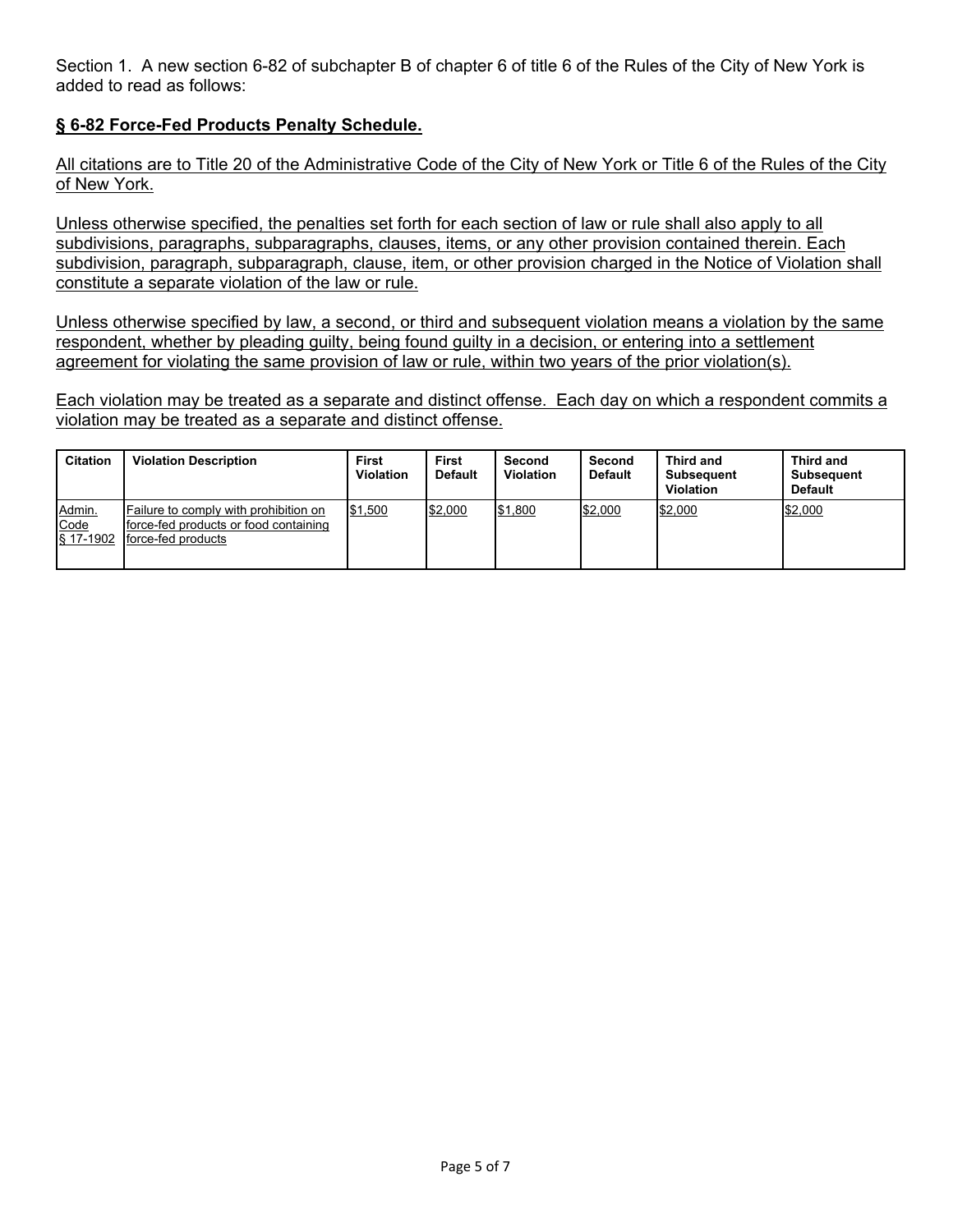#### **NEW YORK CITY LAW DEPARTMENT DIVISION OF LEGAL COUNSEL 100 CHURCH STREET NEW YORK, NY 10007 212-356-4028**

# **CERTIFICATION PURSUANT TO**

# **CHARTER §1043(d)**

**RULE TITLE:** Penalties for Violations Relating to Open Captioning in Motion Picture Theaters and Automated Employment Decision Tools

**REFERENCE NUMBER:** 2022 RG 012

**RULEMAKING AGENCY:** Department of Consumer and Worker Protection

I certify that this office has reviewed the above-referenced proposed rule as required by section 1043(d) of the New York City Charter, and that the above-referenced proposed rule:

- (i) is drafted so as to accomplish the purpose of the authorizing provisions of law;
- (ii) is not in conflict with other applicable rules;
- (iii) to the extent practicable and appropriate, is narrowly drawn to achieve its stated purpose; and
- (iv) to the extent practicable and appropriate, contains a statement of basis and purpose that provides a clear explanation of the rule and the requirements imposed by the rule.

/s/ STEVEN GOULDEN Date: April 27, 2022 Acting Corporation Counsel